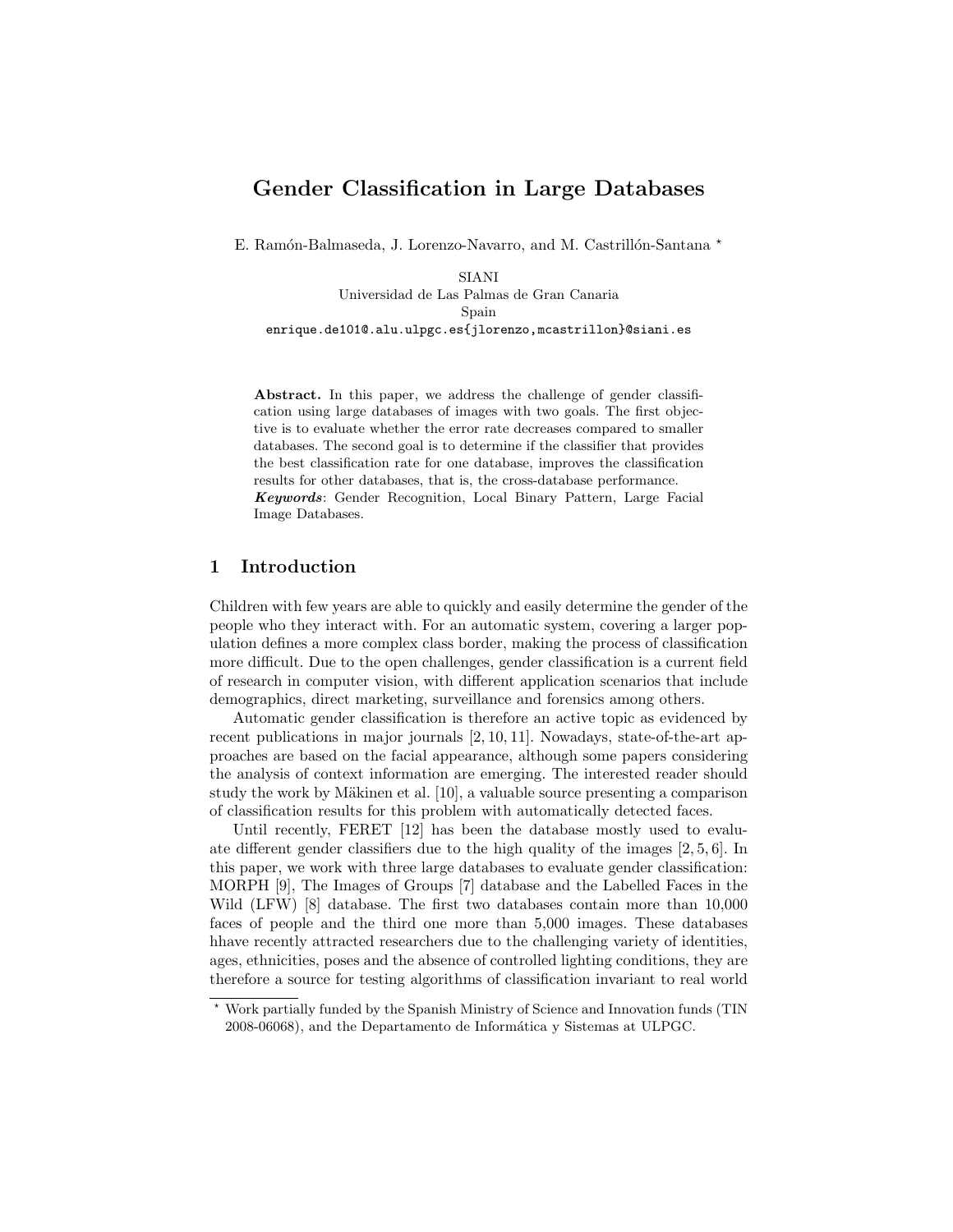imagery. We will carry out an experimental analysis with normalized face images at different resolutions, and including both the face area and the face area along with the local context. We use the Local Binary Pattern operator (LBP) [13] to extract images features, and Support Vector Machines (SVM) [14] for classification. The paper is organized as follows. In section 2 the LBP descriptor is introduced. In section 3 details about databases, methodology and experimental results and finally, our conclusions in section 4.

### 2 Local Binary Pattern

LBP [13] is a simple but efficient texture descriptor that labels the pixels of an image by thresholding the neighbourhood of each pixel with the central pixel value considering the result a binary code. Due to its capacity of discrimination and the simplicity of calculation, this texture descriptor has become a popular method that is used in several real world applications. The most important property of this operator is its robustness to monotonic gray-scale changes that may be caused, for example, by variations in lighting.

The original operator LBP, was introduced by Ojala et al. [1]. The operator labels each of the pixels of an image using the  $3 \times 3$  neighbourhood, comparing each pixel with the central  $3 \times 3$  window value. The result is considered as a binary number, and a histogram is calculated, and used as a texture descriptor of the image.

The original definition has been extended to a set of arbitrary circular neighbourhoods, and new definitions have been developed. However, the main idea is the same: a binary code that describes the pattern of the local texture is computed thresholding the neighbours by the center pixel gray value. The expression to compute the generalized LBP is the following:

$$
LBP_{P,R} = \sum_{p=0}^{p-1} s(g_p - g_c)2^p
$$
 (1)

where,  $g_c$  is the gray level of p neighbours  $g_p(p = 1, 2, \dots, p-1)$ . The function  $s(x)$  is defined as:

$$
s(x) = \begin{cases} 1, x \ge 0 \\ 0, x < 0 \end{cases} \tag{2}
$$

The LBP operator has multiple variants which reflect the attention received by the computer vision community. For the purposes of this work, we focus on one of them, the uniform patterns.

Uniform patterns can be used to reduce the length of the feature vector and to implement a simple descriptor invariant to rotations. This version was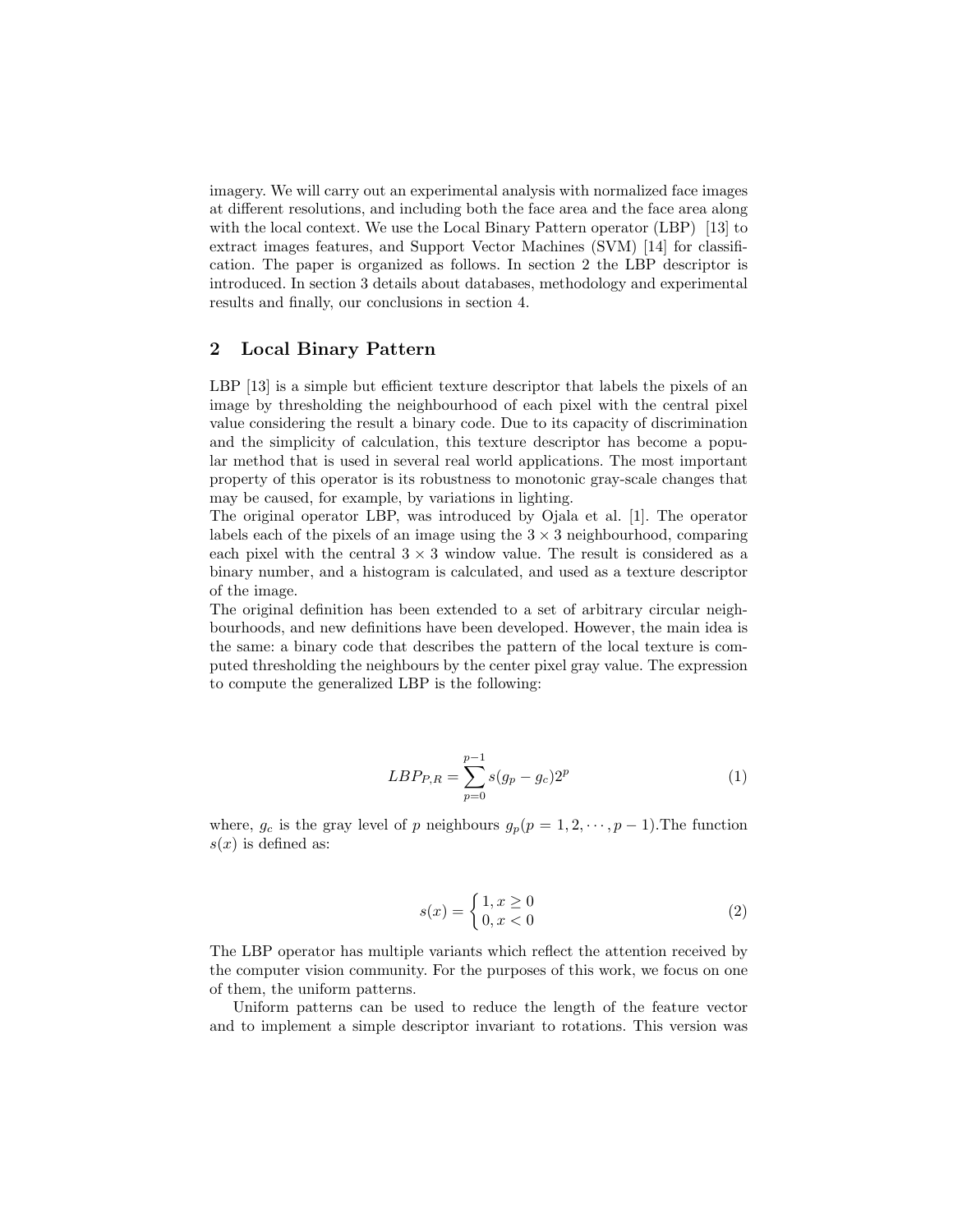inspired by the fact that some binary patterns are more frequent than others. A LBP code is called uniform if the binary pattern contains a maximum of two transitions to bit-level, from 0 to 1 or vice versa, when the bit pattern is circularly travesed. For example, patterns of 00000000 (0 transitions), number 01110000 to (2 transitions) and 11001111 (2 transitions) are uniform, while the patterns of 11001001 (4 transitions) and 01010010 (6 transitions) are not. To get the LBP codification of an image using uniform patterns, each pixel is assigned the corresponding uniform pattern code, or a unique label for all non-uniform patterns. For example, when it is used (8, R) neighbourhood, there are a total of 256 patterns, 58 of which are uniform and the rest are not uniform, so that there are a total of 59 different labels.

#### 2.1 Face Recognition with LBP

In texture classification, the LBP code occurrences in an image are described in a histogram. The classification is then performed using the simple calculation of histogram similarity. However, for facial recognition this approximation implies the loss of spatial information and, therefore, the location information must be coded somehow into the texture model. One way to achieve this goal is the use of LBP descriptors to construct several local descriptions of the face and combine them into a comprehensive description. Recently, this approach has gained adepts due to the limitations of the holistic representations. These methods based on local features are more robust to variations in the position or the lighting than the holistic methods.

The basic methodology for the extraction of features is proposed in [4]. The algorithm introduces a new approach to facial recognition because it considers not only the face shape but also the texture. In this algorithm the face is divided into small regions where the LBP operator is applied and later concatenated, following a Bag of Words scheme [15], into a single histogram that represents the image of the face. The textures of the facial regions are locally encoded by LBP, while the entire shape of the face is retrieved by the histogram of the face. The underlying idea of using LBP features, is that a face image can be seen as the composition of micro-patterns that are invariant to monotonic transformations of gray-scale. The combination of these micro-patterns generates a comprehensive description of the image of the face, as shown in Figure 1a. This histogram has a description of the face at three different levels:

- The labels of the LBP histogram contain information about the patterns at pixel level.
- The labels are summarized in a small region to collect information at the local level.
- Region histograms are concatenated to create a comprehensive description of the face.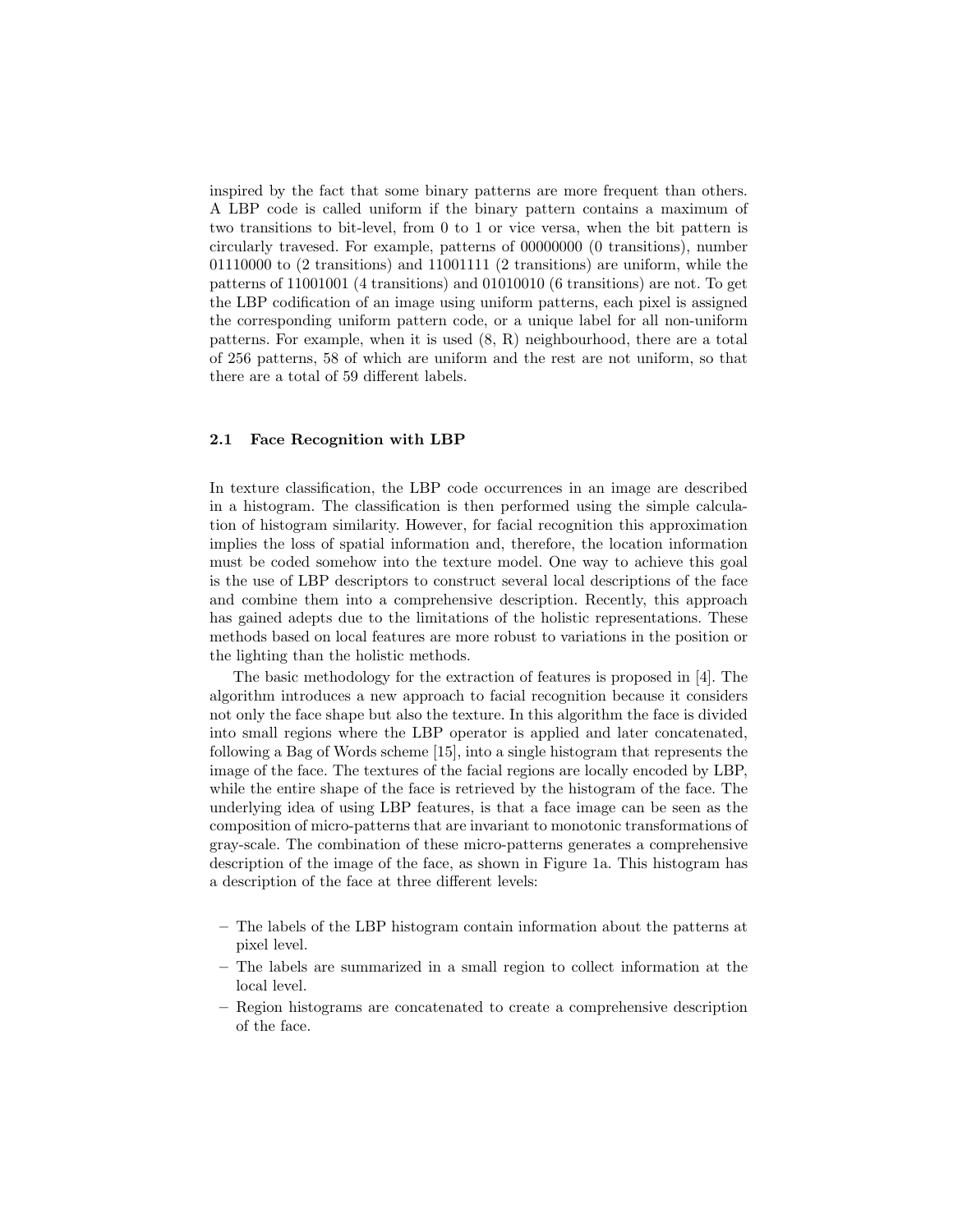

Fig. 1. (a) Face image feature vector computation. The final histogram is obtained by the concatenate of the respective cell histograms (b) Sample images of (1) MORPH (2) LFW and (3) The Image of Groups.

# 3 Datasets, Methodology and Experimental Results

Automatic gender classification would be of interest in scenarios where the number of people would be very high, e.g. direct marketing in a mall. In these scenarios, detected people would rarely be contained in the training set. In general, the works described in the literature make use of small dataset which is not representative of a real environment where the system must deal with thousands of people. Therefore, the challenge in this work is to cope with large databases of images in order to the percentage of correctly classified instances. The objective is therefore to use a large database of images to train, and a different database to evaluate the classification quality. In addition, we can determine if it is possible to keep the performance of state-of -the-art gender classifiers.

#### 3.1 Datasets Description

The databases that have been used are MORPH, LFW (usig only one image per identity) and The Image of Groups. The next table summarizes the databases characteristics Figure 1 (b) shows examples of each database and image resolutions employed.

| Database                                |  |                             |              |  | Female Male Sum $59x6559x65w$ m $100x110100x110w$ m $75x90wc159x155wc$ |  |
|-----------------------------------------|--|-----------------------------|--------------|--|------------------------------------------------------------------------|--|
| MORPH                                   |  | 8.488 46.646 55.134         | $\mathbf{x}$ |  |                                                                        |  |
| <b>LFW</b>                              |  | $1.484$   $4.261$   $5.745$ | $\mathbf{x}$ |  |                                                                        |  |
| Image of Groups 14.549 [13.671 [28.220] |  |                             |              |  |                                                                        |  |

Table 1. Databases summary. (wm with mask), (wc with context)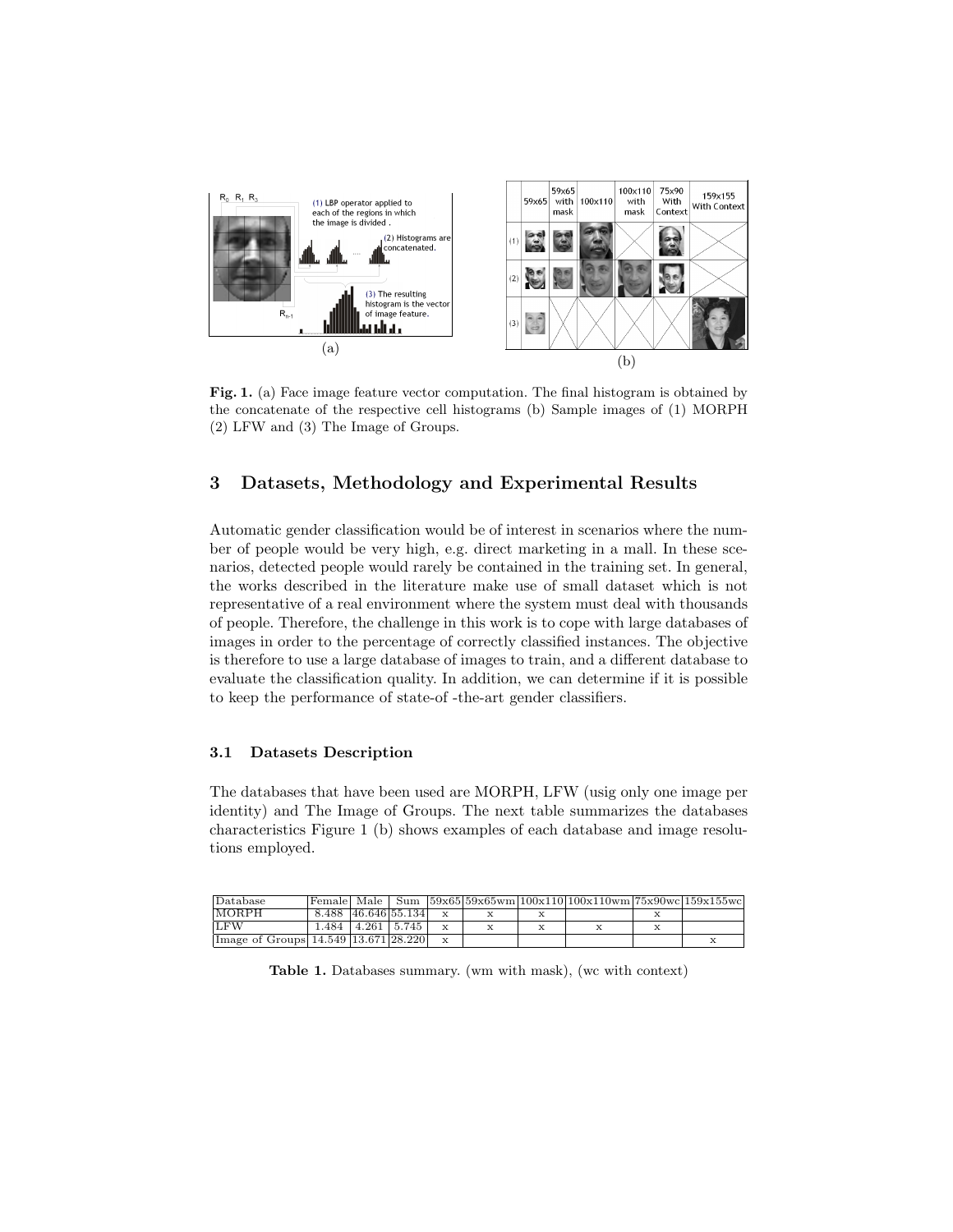| Instances     | Grid                              |     |     |  |  |  |
|---------------|-----------------------------------|-----|-----|--|--|--|
| Learning Test | 3x3                               | 5x5 | 7x7 |  |  |  |
| 14.244        | $3.560$ 94.39% 95.42% 96.27%      |     |     |  |  |  |
| 44.105        | $ 11.025 92.13\% 94.27\% 94.58\%$ |     |     |  |  |  |

Table 2. Comparative MORPH all images or balanced set of females and males

#### 3.2 Methodology

The experimental procedure has been the following:

- 1. Each sample in the database is divided into a grid of  $n x n$  cells, where  $n = 3, 5, 7, 9$ . A LBP operator is applied to each grid cell: (LBP  $\{8, 1\}$ ) or  $LBP^{u2}\{8, 1\}$  and the resulting grid cell histograms are concatenated to obtain a new histogram. The resulting histogram is the corresponding feature vector, as seen in Figure (1).
- 2. The MORPH database was preprocessed, due to its size and the important unbalance between women and men  $(15\% \text{ versus } 85\%)$ , to randomly generate an additional balanced subset, i.e. with approximately equal number of females and males.
- 3. A Support Vector Machine classifier with linear kernel is computed for each database.
- 4. The database that provides the best classification results is selected to analyze other versions of the LBP operator in order to determine which LBP configuration yields better results. If any LBP operator reports better classification results in the selected database, the process is repeated in the rest of the databases to confirm this fact.
- 5. Once we have the database and the LBP configuration providing the best classification results, the whole database is used to train the classifier and then the resulting classifier is tested with the other two databases. With this last test the aim is at comparing cross database classification results with those results achieved training and testing with the same database.

#### 3.3 Experimental Results

First, the MORPH database was preprocessed as mentioned above to consider the original database or a balanced version of it. In this case we used the standard image size of 59x65 pixels, LBP<sup>u2</sup>{8,1} and SVM classifier, with the setup described in the preceding section.

The best results are obtained with the balanced subset with (8.488 females and 9,326 males), that reported an accuracy of 96,27% versus 94,58% with the original unbalanced database. In the rest of the work we make use only this balanced subset for this database. To build the balanced set, all female samples are used, while male samples are selected randomly. Identity intersection of the sets of training and test, in the worst cases, it is of one or two instances, and then we can see that the set of training examples and test are disjoint.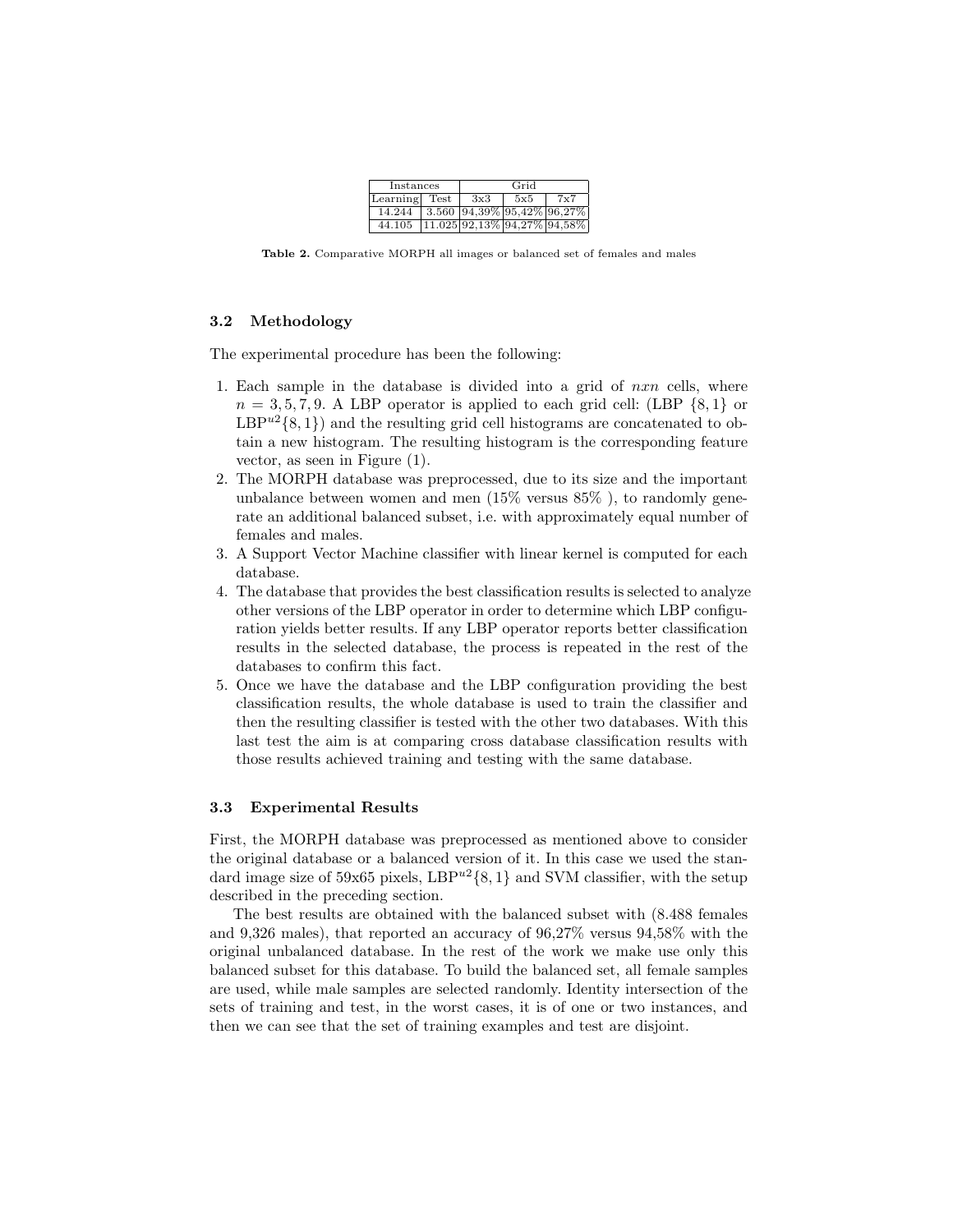| Database            | Size              | Instances                                                                                                                                                                                                                                                                                                                                                                                                                                                                                                                             |     | Grid |     |            |     |  |
|---------------------|-------------------|---------------------------------------------------------------------------------------------------------------------------------------------------------------------------------------------------------------------------------------------------------------------------------------------------------------------------------------------------------------------------------------------------------------------------------------------------------------------------------------------------------------------------------------|-----|------|-----|------------|-----|--|
|                     |                   |                                                                                                                                                                                                                                                                                                                                                                                                                                                                                                                                       |     | 3x3  | 5x5 | $7\times7$ | 9x9 |  |
|                     | 59x65             | 14.244                                                                                                                                                                                                                                                                                                                                                                                                                                                                                                                                |     |      |     |            |     |  |
| MORPH               | $59x65$ with mask | 14.244                                                                                                                                                                                                                                                                                                                                                                                                                                                                                                                                |     |      |     |            |     |  |
|                     | 100x110           | 14.244                                                                                                                                                                                                                                                                                                                                                                                                                                                                                                                                |     |      |     |            |     |  |
|                     | 75x90             | 14.244                                                                                                                                                                                                                                                                                                                                                                                                                                                                                                                                |     |      |     |            |     |  |
|                     | 59x65             | 4.596                                                                                                                                                                                                                                                                                                                                                                                                                                                                                                                                 |     |      |     |            |     |  |
|                     | $59x65$ with mask | 4.596                                                                                                                                                                                                                                                                                                                                                                                                                                                                                                                                 |     |      |     |            |     |  |
| <b>LFW</b>          | 100x110           | 4.596                                                                                                                                                                                                                                                                                                                                                                                                                                                                                                                                 |     |      |     |            |     |  |
|                     | 100x110           | 4.596                                                                                                                                                                                                                                                                                                                                                                                                                                                                                                                                 |     |      |     |            |     |  |
|                     | 75x90             | 4.596                                                                                                                                                                                                                                                                                                                                                                                                                                                                                                                                 |     |      |     |            |     |  |
| The Image of Groups | 59x65             | 22.529                                                                                                                                                                                                                                                                                                                                                                                                                                                                                                                                |     |      |     |            |     |  |
|                     | 159x155           | Learning Test<br>$\left 3.560\right 94.39\%$ 95.42\% 96.27\% 96.18\%<br>$ 3.560 94.34\% 95.51\% 96.49\% 96.38\%$<br>$ 3.560 95.09\% $ 96.49% $ 97.19\% $ 97.06%<br>$ 3.560 95.23\% 96.07\% 97.06\% $ <b>97,64%</b><br>$(1.14987, 12\%$ 84.94% 88.34% 87.64%<br>$ 1.149 87.12\% 85.64\% 87.90\% 87.90\%$<br>$ 1.149 87.82\% 87.82\% 87.47\% 90.08\%$<br>$ 1.149 87.95\% 86.95\% 88.25\% 89.82\%$<br>$ 1.149 86.86\% 87.82\% 89.56\% 90.60\%$<br>$5.632 80.43\% 82.65\% 82.34\% 81.53\%$<br>$ 5.632 55.38\% 54.27\% 55.52\% $<br>22.529 | n.a |      |     |            |     |  |

Table 3. Results apply  $\text{LBP}^{u2}\{8, 1\}$  to three databases

Then we apply the operator  $LBP^{u2}$  to generate a feature vector of lower dimension for each image, reducing the computational cost. With this experiment we select the database wih best accuracy.

The best results have been obtained with the MORPH database, achieving an accuracy of 97,64% with a  $9 \times 9$  grid applied on the images with context. The LFW database [6] reaches a 90, 83% with the LBP images computed using  $120 \times 105$  pixels. In this paper, for this database, we reached 90,60% for  $75 \times 90$ pixel images. This difference is likely due to the lower image resolution, the reduced number of training samples, additionaly the absence of images of the same identity in both training and test sets, and the unbalanced number of female and male samples. In [6] the classification rates achieved for The Image of Group's database is a 86, 34%. As shown in Table 3, we achieved 82, 65% using  $LBP^{u2}{8,1}$ , which significantly reduces the dimension of the feature vector, and uses normalized images of greater resolution. In [5] we can find the best results obtained with the database MORPH of 88% of accuracy in the gender classification. We have reached 97, 64%, using a set of images with greater size for both training and test.

Other LBP operators have been applied to the MORPH database in order to test if better results can be obtained. In particular, we have used  $LPB{8,2}$ , LBP<sup>u2</sup>{8, 2},the uniform, LBP{4, 1}, LBP<sup>u2</sup>{4, 1} and LBP{4, 1} plus its corresponding while image histogram. The best results, see Table 4, are obtained with a different operator the uniform  $LPB{8,1}$ , so the previous experiment was repeated to see if it improved with other databases.

The best results are achieved with the operator LBP{8, 1} and LBP<sup>u2</sup>{8, 1}, there is no additional tests in other databases.

Finally, we proceeded with the cross-database test, i.e. the training is performed with the set of images from a database, and evaluated with the data of other database to check the "quality" of the classifier. Note that the best results we got with images that contains part of the context is similar. However, the dimension of this type of images is not the same in the other databases, so we used the images without context for both training and test.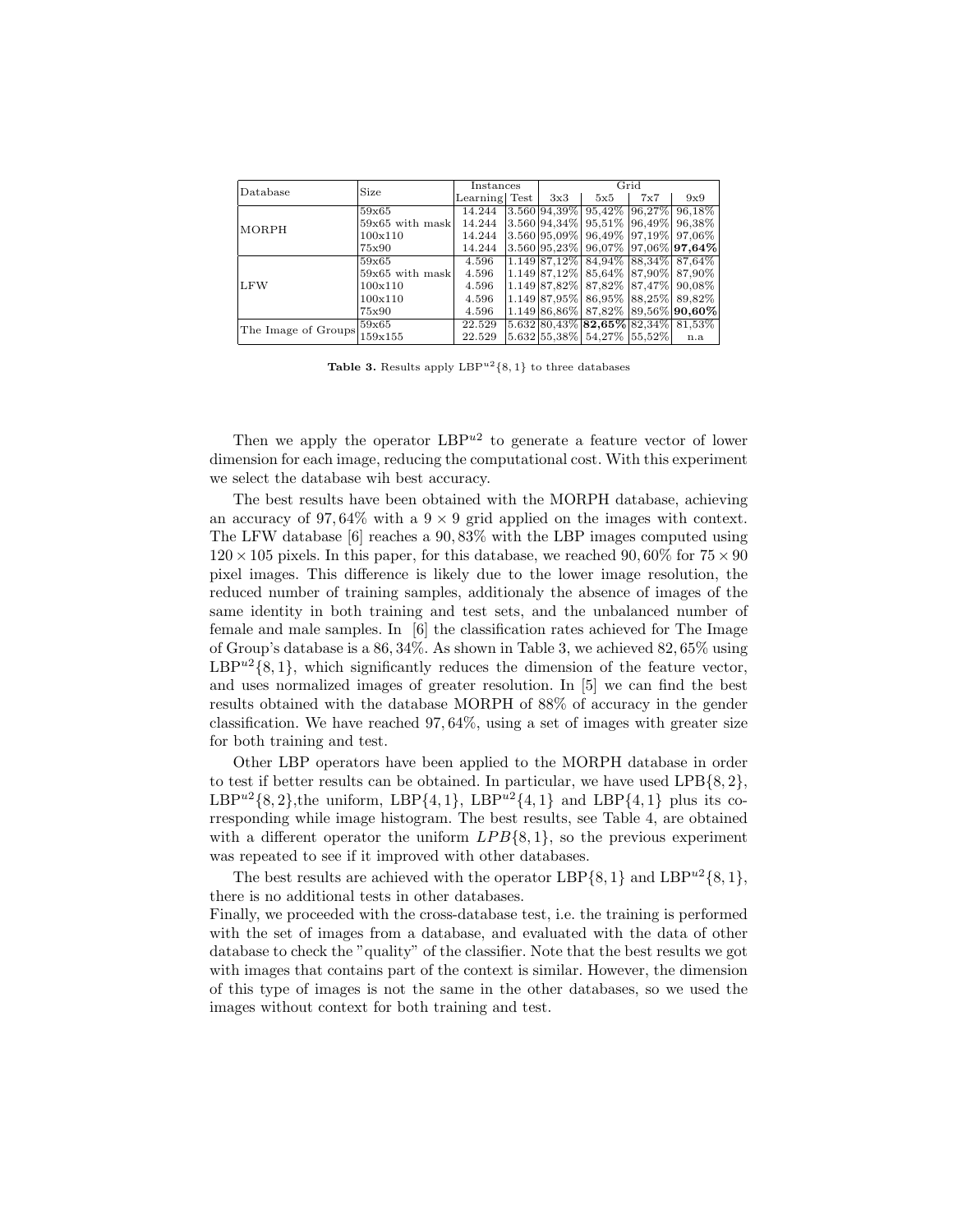| LBP Operator                                       | Instances                              |  | Grid |  |  |                                                          |
|----------------------------------------------------|----------------------------------------|--|------|--|--|----------------------------------------------------------|
|                                                    | Learning  Test   $3x3$   $5x5$   $7x7$ |  |      |  |  | 9x9                                                      |
| $LBP{8,1}$                                         |                                        |  |      |  |  | $14.244$   3.560   93,97%   95,93%   97,05%   97,53%     |
| $LBP^{u2}{8,1}$                                    |                                        |  |      |  |  | $14.244$   3.560   95, 23%   96, 07%   97, 06%   97, 64% |
| $LBP{8,2}$                                         |                                        |  |      |  |  | $14.244$   3.560   94, 28%   97, 03%   97, 22%   97, 25% |
| $LBP^{u2}{8,2}$                                    |                                        |  |      |  |  | $14.244$   3.560   95,32%   96,49%   96,52%   96,69%     |
| $\overline{LBP}\{4,1\}$                            |                                        |  |      |  |  | $14.244$   3.560   92,54%   95,63%   96,55%   96,78%     |
| $LBP^{u2}{4,1}$                                    | 14.244                                 |  |      |  |  | $3.560 92.60\% 95.81\% 96.24\% $ 96.80%                  |
| $LBP{4,1}$ concatenated with global histogram      |                                        |  |      |  |  | $14.244$   3.560   92, 74%   95, 65%   96, 63%   96, 75% |
| $LBP^{u2}{4,1}$ concatenated with global histogram |                                        |  |      |  |  | $14.244$ 3.560 92,65% 96,68% 96,16% 96,77%               |

Table 4. Results of applying different operator LBP to the MORPH database.

| Database test                        | Type-Size                       | LBP operator    | Instances     |  | Grid |                                                                                                 |     |     |  |
|--------------------------------------|---------------------------------|-----------------|---------------|--|------|-------------------------------------------------------------------------------------------------|-----|-----|--|
|                                      |                                 |                 | Learning Test |  | 3x3  | 5x5                                                                                             | 7x7 | 9x9 |  |
|                                      | 59x65                           | $LBP\{8,1\}$    |               |  |      | $14.244$   1.149   59, 23%   66, 33%   69, 68%   61, 28%                                        |     |     |  |
| <b>LFW</b>                           |                                 | $LBP^{u2}{8,1}$ |               |  |      | $14.244$  1.149 57,82%   75,10%   63,51%   50,47%                                               |     |     |  |
|                                      | $ 59x65$ with mask $LBP\{8,1\}$ |                 |               |  |      | 14.244 1.149 67,36% 72,16% 68,42% 61,28%                                                        |     |     |  |
|                                      |                                 | $LBP^{u2}{8,1}$ |               |  |      | 14.244 1.149 67,53% 71,90% 69,00% 69,27%                                                        |     |     |  |
| The Image of Group $\vert_{159x155}$ | 59x65                           | $LBP\{8,1\}$    |               |  |      | $14.244$   5.632 65,54%   76,74% 68,15% 68,33%                                                  |     |     |  |
|                                      |                                 | $LBP^{u2}{8,1}$ | 14.244        |  |      | $\left 5.632\right 64.53\%$ 53.37\% 53.87\% 52.80\% 53.632 \\ \end{bmatric 0.53.87\% 52.80\% by |     |     |  |
|                                      |                                 | $LBP{8,1}$      | 14.244        |  |      | $ 5.632 46.60\% $ 51,23\% $ 52.79\% 51.99\% $                                                   |     |     |  |
|                                      |                                 | $LBP^{u2}{8,1}$ |               |  |      | $14.244$   $5.632$   $53,61\%$   $53,45\%$   $53,25\%$   $52,15\%$                              |     |     |  |

Table 5. Cross-database results using MORPH database like training set and the other two databases like test set

As we can see in Table 5 it does not exist any accuracy that improves the results presented in Table 3, the classifier performing the best for one databse is not able to do so with other databases.

# 4 Conclusions

We have achieved a very high recognition rate with the MORPH database, reaching 97, 64% accuracy. With the other databases under consideration, similar classification rates were not achieved, so the success of the method is not database independent. Indeed characteristics such as dimensions of the images, lighting, normalization procedure, total number of images, affect among others.

In addition, using the database with the best results as training set results, there has not been improvement of the accuracy rate of classification in the other databases, which confirms the assertion that there is a high dependency on the database.

Therefore, there are still open challenges in gender classification based on the facial pattern. The results achieved suggest that the problem is not completely solved and these results demonstrate that there are still areas where improvement must be done with new methods and procedures to get a database independent classifier. Thus a system trained under certain conditions may be used with images obtained and completely different from the training set and obtain similar classification rates.